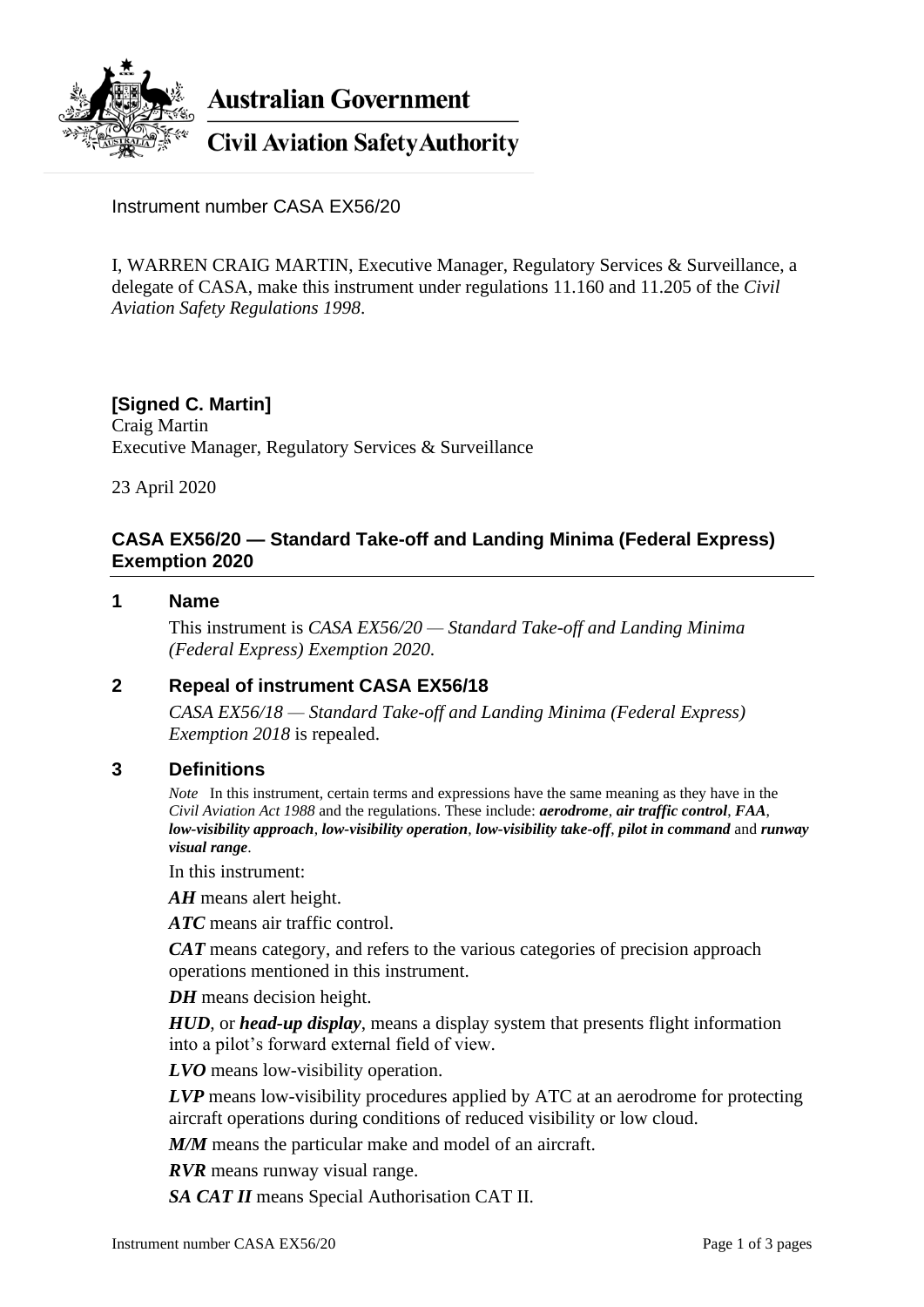# **4 Application**

This instrument applies in relation to Federal Express Corporation of United States of America, ARN 503113 (the *exempted operator*), if:

- (a) the exempted operator conducts a flight to or from an aerodrome in any of the following kinds of aircraft (the *aircraft*): B767-300F, B777-F, MD-11; and
- (b) ATC at the aerodrome has informed the pilot in command of the aircraft that LVP are in force.

# **5 Exemptions**

- (1) The exempted operator is exempt from compliance with subregulations 257 (3) and (4) of CAR in relation to the flight.
- (2) The pilot in command of the aircraft is exempt from compliance with subregulations 257 (3) and (4) of CAR in relation to the flight.

# **6 Conditions**

- (1) It is a condition of the exemption in subsection 5 (1) that the exempted operator ensures compliance with the requirements mentioned in subsection (3).
- (2) It is a condition of the exemption in subsection 5 (2) that the pilot in command of the aircraft ensures compliance with the requirements mentioned in subsection (3).
- (3) The requirements are:
	- (a) the aircraft must comply with the meteorological minima for LVO and associated requirements set out in Schedule 1; and
	- (b) the requirements for LVO mentioned in Schedule 2.

## **7 Repeal of this instrument**

This instrument is repealed at the end of 31 March 2023.

# **Schedule 1 Operating minima for LVO**

## **Low-visibility take-off minima**

- 1 An aircraft of a kind mentioned in column 1 of Table 1 must not conduct a low-visibility take-off from the aerodrome:
	- (a) if the reported RVR for the take-off is less than the meteorological minimum mentioned in column 2 of the Table; and
	- (b) unless any other requirements mentioned in column 3 of the Table have been met.

| <b>Aircraft M/M</b><br>$\left(\text{column } 1\right)$ | Meteorological<br>minimum<br>$\alpha$ (column 2) | Other requirements<br>$\alpha$ lumn 3) |
|--------------------------------------------------------|--------------------------------------------------|----------------------------------------|
| B767-300F, B777-F, MD-11                               | $150 \text{ m}$                                  | Nil                                    |
|                                                        | $75 \text{ m}$                                   | <b>HUD</b>                             |

### **Table 1: Low-visibility take-off minima**